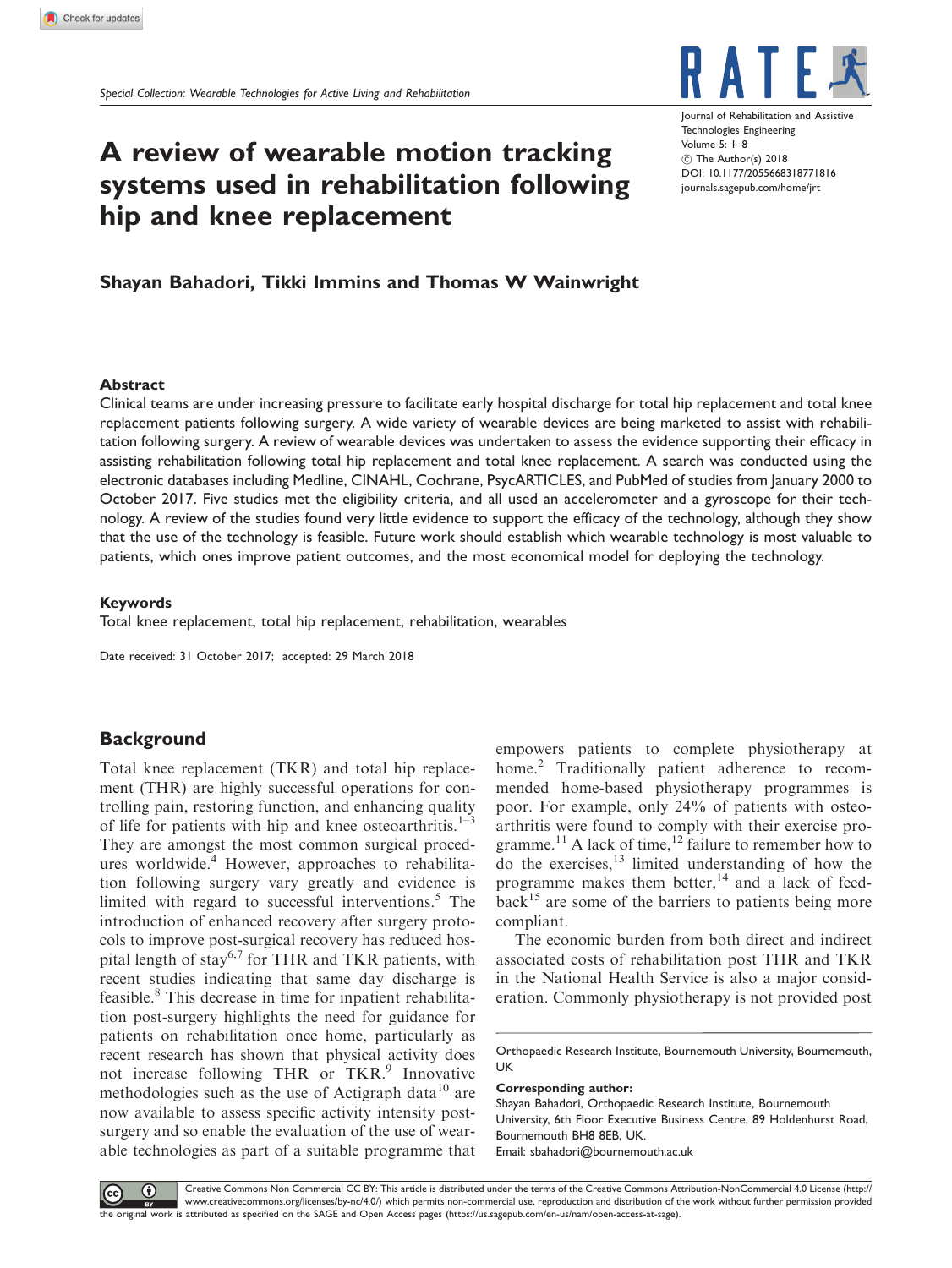discharge for THR and only occasionally provided for TKR, mostly within a group setting.<sup>16</sup> Therefore, proving cost neutrality or effectiveness against current practice may be difficult when introducing additional technology or cost to rehabilitation. This is the economic reality and so research needs to demonstrate improvement to clinical outcomes and provide a proven business case for adoption.

Recently, there has been a proliferation of devices designed to monitor activity, educate patients, and provide feedback following TKR and THR surgery.<sup>2</sup> Their aim is to develop the relationship between physiotherapist and patients, and increase exercise adherence.

In broad terms, patient monitoring can be categorised into five types of system:

- . Classic mechanical systems, e.g. contact angle goniometer;
- . Markerless motion capture tracking systems, e.g. Microsoft Kinect<sup>TM</sup>;
- . Marker-based optical motion technologies, e.g. Vicon<sup>TM</sup>;<sup>17</sup>
- . Robot-assisted rehabilitation
- $\bullet$  Wearable tracking systems.<sup>18</sup>

The goal for all of these systems is to deliver better care at lower cost to patients and improve patient outcomes.<sup>19</sup> This review focuses on wearables tracking systems.

There are three types of platforms used by wearable devices, and indeed many devices use all three platforms:<sup>20</sup>

- . Physiological sensing: These systems have sensors capable of detecting and quantifying force, motion, displacement, and vibration from internal biological functions: $^{21}$
- . Communication interface: This is in the shape of hardware or software to collect physiological and motion data;
- . Data interpretation techniques: These extract clinically relevant information from physiological and motion data.

There is a wide variety of wearable devices currently being marketed, which are proposed to assist with rehabilitation following joint replacement. However, very little is known about how these technologies work, how they differ, and whether they are effective. The aim of this review is to provide an overview of wearable devices available for hip and knee replacement rehabilitation and assess the evidence on whether they do improve outcomes for patients.

# Method

### Literature search strategy

This review is reported according to the Preferred Reporting Items for Systematic Reviews and Meta-Analyses statement ([www.prismastatement.org/](www.prismastatement.org/PRISMAStatement) [PRISMAStatement](www.prismastatement.org/PRISMAStatement)). A computer-based search was completed in October 2017 using the mySearch Database (Bournemouth University). This included Cochrane Database of Systematic Reviews library, CINAHL Complete®, Science Citation Index, and Medline®.

Articles published in the English language from January 2000 to October 2017 were reviewed. Search strategy terms are outlined in Table 1.

Once the initial searches were completed, the results were manually filtered to remove duplicates. Three independent reviewers (SB, TWW, and TI) then screened journal titles and abstracts for relevance until only 40 papers remained (see Figure 1 for flow chart). SB and TW then assessed the full text of the papers, and five papers were found to meet the eligibility criteria. Any disagreements between reviewers were discussed with TI and resolved by consensus. Studies included were portable wearable technologies capable of providing feedback to the end user following hip or knee replacement surgery.

## Data extraction process

SB extracted data to a prearranged standardised table. The table template included the study reference, study

Table 1. Literature search strategy.

| Patient          | (MM "Arthroplasty,         |
|------------------|----------------------------|
|                  | Replacement, Hip")         |
|                  | (MM "Hip Prosthesis")      |
|                  | $(Hip^*)$ N5 (arthroplast* |
|                  | OR prosthes* OR replace*)  |
|                  | (MM "Arthroplasty,         |
|                  | Replacement, Knee")        |
|                  | (MM "Knee Prosthesis")     |
|                  | (Knee*) $N5$ (arthroplast* |
|                  | OR prosthes* OR replace*)  |
|                  | AND                        |
| Rehabilitation   | Rehabilitat* OR Recovery   |
|                  | AND                        |
| Wearable Systems | $\mathsf{Tracker}^*$       |
|                  | $D$ evice $*$              |
|                  | Wearable*                  |
|                  | Sensor*                    |

MM (MeSh term). "" used to find exact phrase. \*used to find all word with a common stem. N5 to find all articles containing the keywords within five words.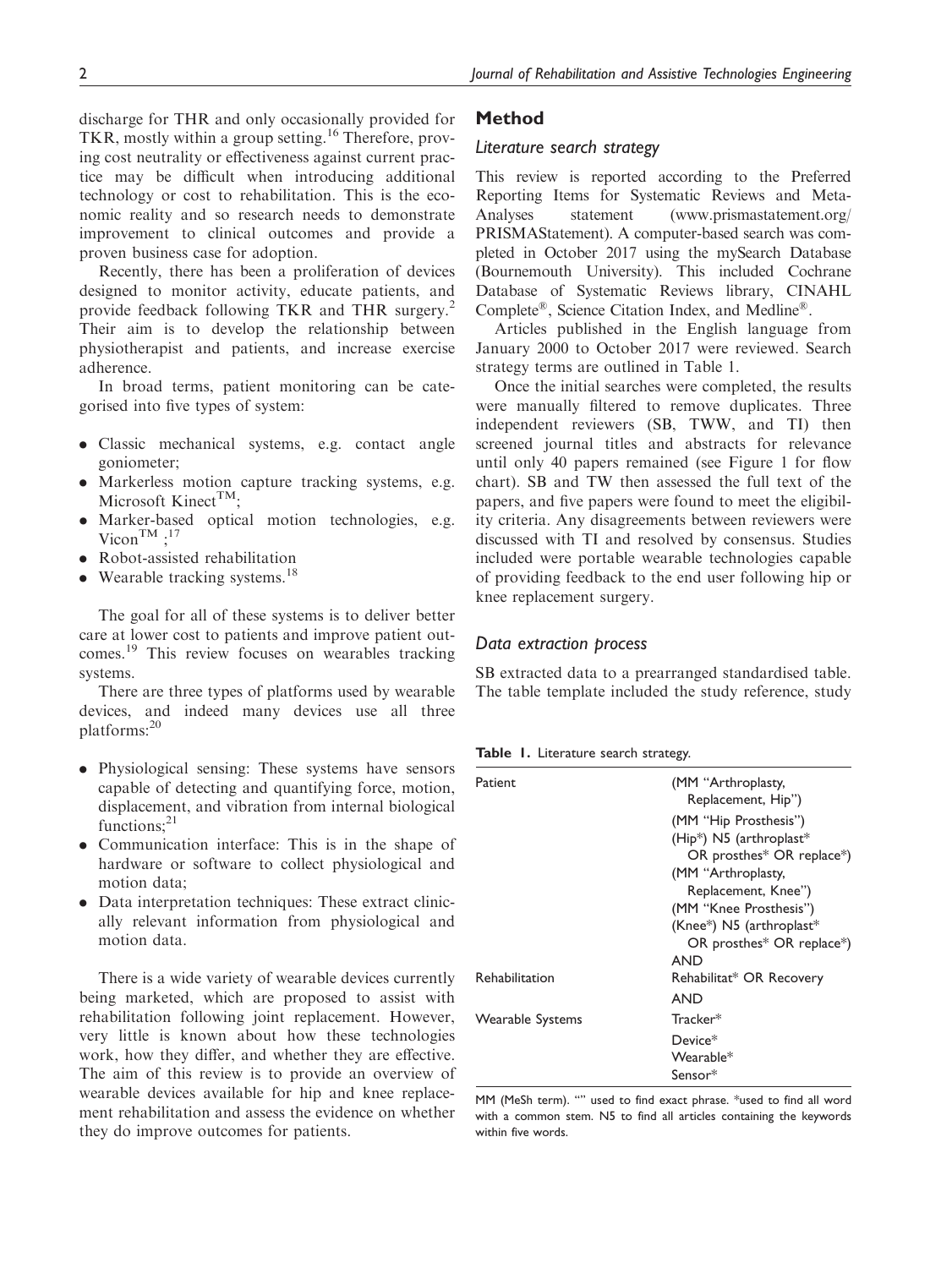| Table 2. Article summary.         |                                                           |                                                                                           |                                                                                            |                                                                |                                                                                                                                      |                                                                                                                                                                                                                                                                                                                         |                                                                                                                                                                                                                                                                                              |
|-----------------------------------|-----------------------------------------------------------|-------------------------------------------------------------------------------------------|--------------------------------------------------------------------------------------------|----------------------------------------------------------------|--------------------------------------------------------------------------------------------------------------------------------------|-------------------------------------------------------------------------------------------------------------------------------------------------------------------------------------------------------------------------------------------------------------------------------------------------------------------------|----------------------------------------------------------------------------------------------------------------------------------------------------------------------------------------------------------------------------------------------------------------------------------------------|
| Reference                         | Study population                                          | Device Technology                                                                         | What does it do?                                                                           | and<br>Wearability<br>placement                                | Aim of study                                                                                                                         | Analysis                                                                                                                                                                                                                                                                                                                | Outcomes of study                                                                                                                                                                                                                                                                            |
| Chiang et al. <sup>23</sup>       | TKR patients<br>$(n = 18)$ .                              | (accelerometer,<br><b>APDM</b> Sensor<br>gyroscope)                                       | Monitors knee ROM                                                                          | anterior side of thigh<br>Strapped with Velcro on<br>and shin  | and analysis for recovery<br>conduct data collection<br>progress of ROM using<br>propose a method to<br>wearable sensors<br><u>م</u> | pain control, and haemostatic<br>agent used. Questionnaire on<br>patient perception of device.<br>knee ROM and BMI, use of<br>Correlation analysis between                                                                                                                                                              | pain control, and haemostatic<br>agents are related to recovery<br>Results suggest that BMI, use of<br>provide alternative to trad-<br>TKR. Wearable device can<br>progress of knee ROM in<br>itional goniometer<br>measurements.                                                            |
| Gonzalez-Franco<br>et al. $^{24}$ | Healthy participants<br>$(n = 16)$ .                      | Wocket, UNITY Virtual<br>Reality open source<br>gaming sensor                             | Physiotherapy monitored<br>gaming interface using<br>and taught through<br>avatar trainers | around the thigh and<br>Strapped with Velcro,<br>the lower leg | rehabilitation system for<br>To evaluate a prototype<br>TKR                                                                          | actions, agency, time, and pain<br>tionnaire on learning, usability,<br>Average performance scores cal-<br>participants completed ques-<br>repeated in two sets, and<br>attention demand, inter-<br>culated of six exercises<br>perception.                                                                             | the first set to the second one<br>able to start, follow, and finish<br>system enabled participants to<br>whole therapy without exter-<br>for both familiar and unfamil-<br>A significant improvement from<br>learn. All participants were<br>iar exercises, suggesting<br>nal intervention. |
| Jeldi et al. <sup>25</sup>        | THR patients<br>$(n = 44)$ .                              | (accelerometer)<br>ActivPAL3 Sensor                                                       | Monitors physical activity<br>(PA)                                                         | Attached with adhesive<br>patch on anterior<br>aspect of thigh | To gain insight into mobilisa-<br>sit-to-stand transitions in<br>tion, upright times, and<br>hospital                                | post-surgery hospital stay, first<br>associated with physiotherapy<br>Outcomes from the sensor data<br>were calculated for the total<br>24 h post-surgery, last 24 h<br>before discharge, and time<br>Compared by gender (13<br>or occupational therapy.<br>males, 31 females).                                         | time, and longest upright bout.<br>variation in STS, total upright<br>This variation continued to<br>upright bouts than females.<br>During first 24 h considerable<br>last 24h before discharge,<br>where males had longer                                                                   |
| Kwasnicki et al. <sup>26</sup>    | and healthy<br>volunteers<br>TKR patients<br>$(n = 29)$ . | Mechanical-System<br>e-AR Sensor (tri-axial<br>accelerometer)<br>Micro-Electro-<br>(MEMS) | Assesses mobility                                                                          | Worn on ear                                                    | To assess feasibility of using a<br>wearable sensor to moni-<br>tor patient recovery in a<br>community setting                       | for TUG and ROM scores; gait<br>sensor data; and similarities in<br>performance at specific times<br>healthy volunteers based on<br>Test. Sensor data compared<br>activity protocol derived<br>assessed through analysis of<br>from Dynaport® Knee<br>Perioperative data for TKR<br>patients compared with<br>reviewed. | following TKR before return-<br>peri-op stage seen to exhibit<br>unteers and patients at same<br>after 24 weeks. Healthy vol-<br>sensor consistently declined<br>ing to near normal function<br>Patient function estimated by<br>similar kinematic profiles.                                 |

(continued)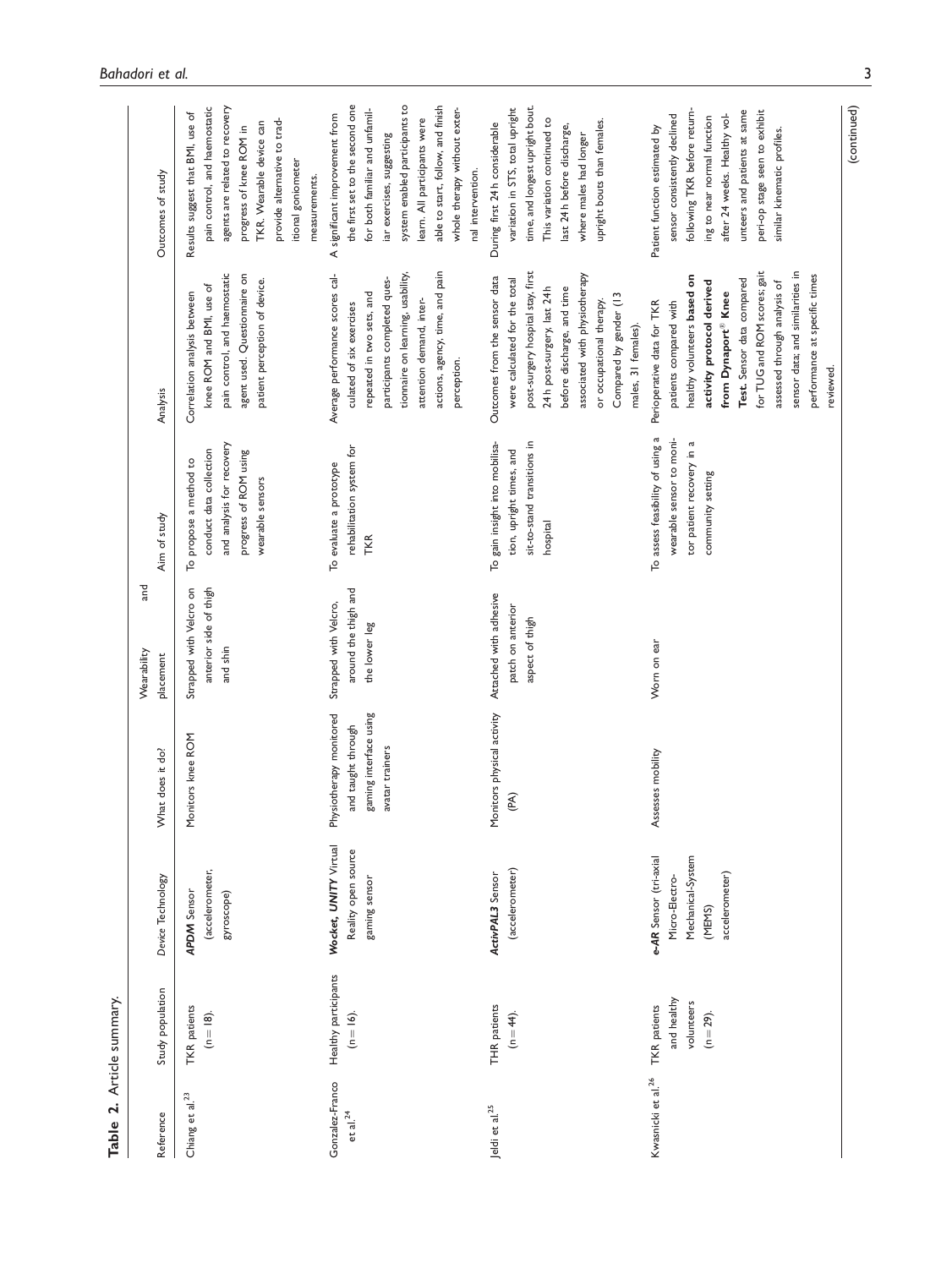| , |
|---|

|                            |                                   |                                                       |                     | and<br>Wearability                              |                                                                                                            |                                                                                                   |                                                                                                                                                                        |
|----------------------------|-----------------------------------|-------------------------------------------------------|---------------------|-------------------------------------------------|------------------------------------------------------------------------------------------------------------|---------------------------------------------------------------------------------------------------|------------------------------------------------------------------------------------------------------------------------------------------------------------------------|
| derence                    | Study population                  | Device Technology                                     | does it do?<br>What | placement                                       | Aim of study                                                                                               | Analysis                                                                                          | Outcomes of study                                                                                                                                                      |
| in and Kulić <sup>27</sup> | patients $(n = 7)$<br>THR and TKR | <b>SHIMMER Sensor</b><br>(accelerometer,<br>yroscope) | Estimates joint ROM | Strapped with Velcro on<br>knee, hip, and ankle | joint estimation algorithm<br>that utilises strap-on IMU<br>rehabilitation setting.<br>sensors in clinical | To evaluate performance of a Patients' exercises were moni-<br>tored from day one to<br>discharge | error of 0.40 m/s <sup>2</sup> and a gyro-<br>setting. Accelerometer RMS<br>scope RMS error 0.09 rad/s.<br>promise for use in clinical<br>Initial results demonstrated |

population, technology used, how it worked, wearability and placement of technology, aim of the study, analysis, and outcomes (Table 2).

# Data quality

The Risk Of Bias In Non-randomized Studies – of Interventions  $(ROBINS-I)^{22}$  tool was used to assess the risk of bias. The assessment includes seven domains including confounding, selection of participants into the study, classification of interventions, deviations from the intended interventions, missing data, measurement of outcomes, and selection of the reported result. The categories for risk of bias judgements for ROBINS-I are 'low risk', 'moderate risk', 'serious risk', and 'critical risk' of bias.<sup>22</sup>

# **Results**

# Classification of technologies and physiotherapy applications

Chiang et al.<sup>23</sup> introduced a tracking device  $(APDM^{28})$ for measuring range of motion (ROM) following TKR using a sensor, which is a usually a combination of accelerometer, gyroscope, barometer, magnetometer, and a temperature sensor. For this research, only the accelerometer and gyroscope were active and were placed on the thigh and shin. Knee ROM was calculated using sensor data following stretching and walking exercises. This feasibility study examined the correlation between knee ROM and patient body mass index, use (or not) of epidural patient control anaesthesia, and type of haemostatic agent used, at various time points before and up to six weeks following surgery. They found an association between these three factors with the recovery progress of knee ROM following TKR. They also found that 83% of patients did not find the sensor belt used uncomfortable.

A study by Jeldi et al.<sup>25</sup> measured upright time (UT) and sit-to-stand (STS) transition progression after THR. Using an accelerometer sensor (ActivPAL3<sup>29</sup>) attached to anterior aspects of the non-operated thigh, patients were monitored for their post-surgery in-hospital stay. Data output from the sensor showed considerable variation in the STS results for the first 24 h. Similarly the last 24 h did not follow any pattern for STS or UT. Results showed the female patient stay to be on average 20 h longer than for male patients, and female patients also performed less STS and UT in the first and last 24 h. In some cases, data collection was affected by the post-surgery side effects such as low blood pressure, nausea, vomiting, and individual health-related problem. Nevertheless, the wearable sensor was able to collect all data related to STS and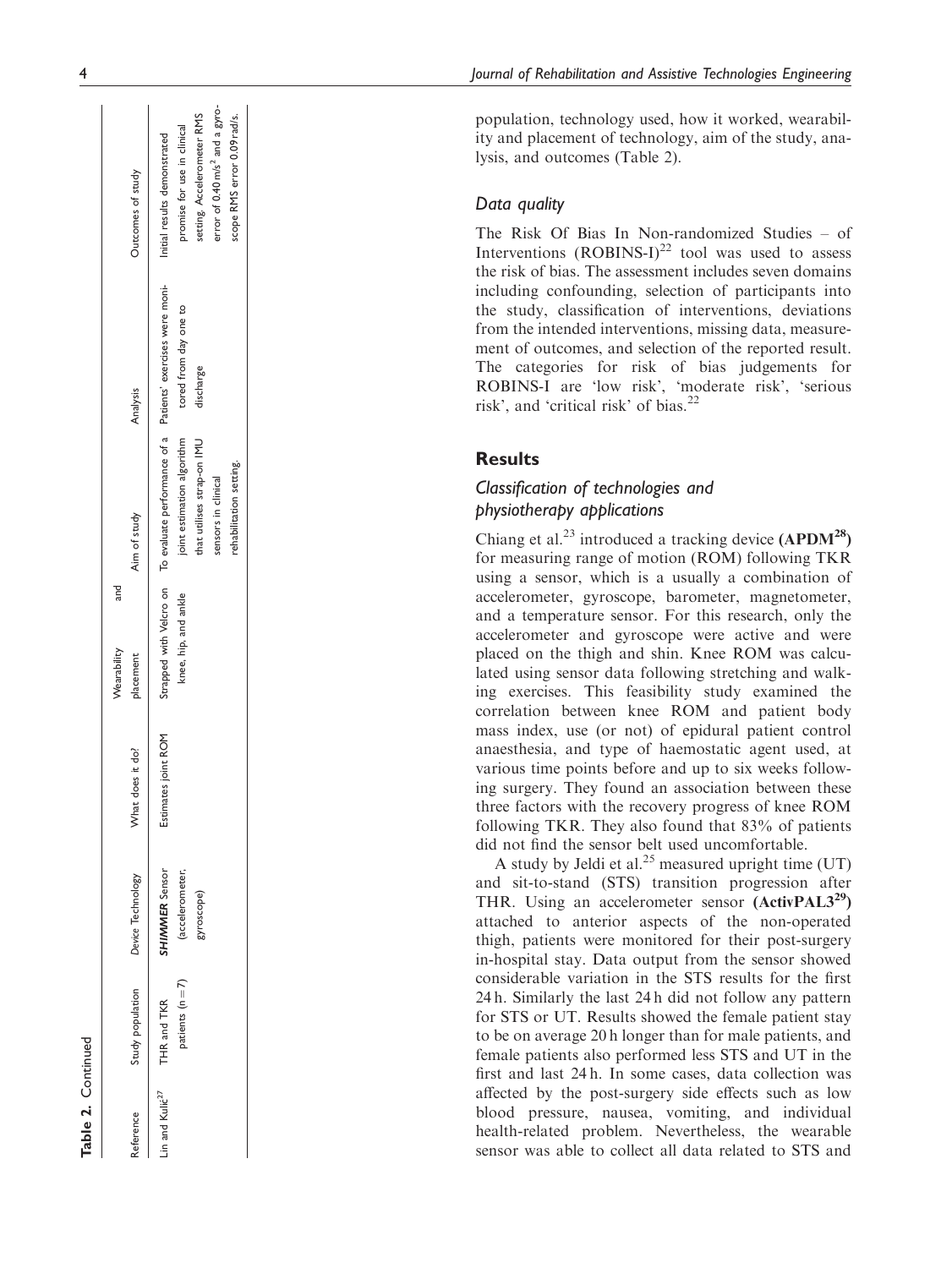

Figure 1. Prisma flow chart of results from the literature search<sup>48</sup>.

UT for the duration of the hospital stay, providing insight into patient recovery and response to rehabilitation post THR.

Kwasnicki et al.<sup>26</sup> aimed to investigate the feasibility of using an ear-worn motion sensor  $(e-AR^{30})$  to conduct objective, home-based mobility assessments in the perioperative setting. The sensor contained a triaxial micro electro mechanical system accelerometer with data monitored remotely using a tablet computer by a health care professional. Patient mobility was derived from sensor motion data creating a kinematic impression of participant movement. The activity protocol was divided into four sections and baseline data from a healthy participant were used for comparison. The four sections were walking; stepping up and down; picking up an object and walking, or sitting down and standing up; and lifting and moving an object. Results found that measuring patient mobility was feasible in the community setting. Overall, the motion sensor measurements were consistent in repetitive tasks, left/right symmetry, and magnitude of linear acceleration and it was feasible for the wearable to record information close to daily activities compared to one-dimensional TUG or STS movements. However, the average age of healthy participants was a lot younger compared to study cohorts and therefore caution should be taken with reference to a direct comparison.

A study by Lin and Kuli $\acute{c}^{27}$  used IMU sensors (SHIMMER<sup>31</sup>) to collect patients' movement data and combined it with a kinematic model to estimate the joint angles. The motions performed by various TKR patients were the exercises prescribed by their physiotherapist based on the assessment of the patients' progress. Designed as a proof of concept study, only seven patients were recruited and data collected from the sensor were validated against data from healthy participants. Joint angle and angular velocity performing extension–flexion, abduction–adduction, and internal rotation were recorded using the sensor. Root mean square error for sensor data and also key pose (initial stationary pose) error was calculated for both health and joint replacement patients. Reported outcomes showed similar errors on average, and the authors concluded that their system was valid in a clinical setting for joint replacement patients undergoing physiotherapy.

Gonzalez-Franco et al.<sup>24</sup> used a sensor-enabled virtual reality gaming open-source platform using Wocket<sup>32</sup> and UNITY<sup>33</sup> to address the problem of patient adherence to physiotherapy following TKR. In the game, participants followed on-screen instructions to perform physiotherapy. The protocol comprised two sets of three familiar and three unfamiliar exercises, each with 10 repetitions. An avatar (virtual trainer) demonstrated each exercise, and a second avatar examined the quality of the performed exercise based on velocity and knee angles achieved. The authors found that the interface motivated participants to complete their exercises, and that participants were able to learn and improve just by doing the exercises, without further human intervention. Participants were positive about the system in relation to their interactions, learning, control, pain perception, attention demanding, usability, and time perception, with responses to a questionnaire being measured on a 10-point Likert scale.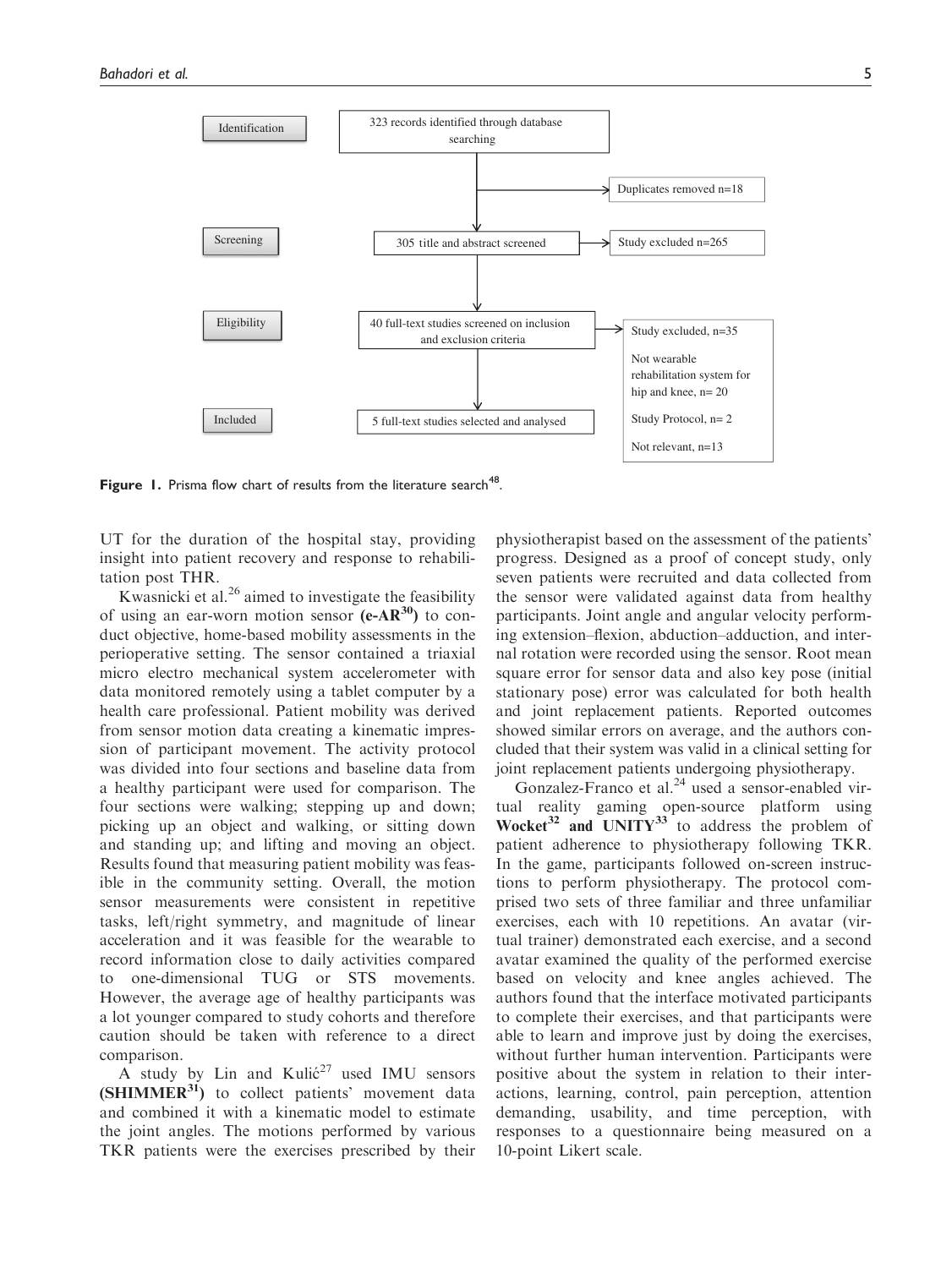No adverse effects were reported for any of the devices utilised in the studies reviewed; however, the quality of reporting in the papers was variable and this should be taken into account when reviewing the evidence. All five studies reviewed used an accelerometer and a gyroscope for their technology, with the aim to assess the feasibility of using a wearables sensor to monitor, evaluate, and educate patients' recovery. Initial results demonstrate promise for use of these devices in clinical settings.

## Risk of bias

Assessed using the ROBINS-I risk of bias tool, all reviewed studies were judged to be at serious risk as there were bias issues in more than one domain.

# **Discussion**

## Clinical assessments and the evidence of use

The main goal of wearable devices for rehabilitation is to capture movement and posture of patients for monitoring their motor activities during rehabilitation therapy. Clinical trials are crucial to assess the success of the new technologies, in particular when additional clinical results show improvement in patient condition. Post-operative monitoring with wearable technologies has already been examined clinically in patients undergoing spinal surgery, $34$  stroke, and arm rehabilitation. $35-37$  Reported outcomes show excellent overall patient satisfaction. Hadjidj et al.<sup>17</sup> also outlined the innovation technologies currently used in enhanced recovery surgical programmes such as wireless and contact free sensors for monitoring functional recovery and improving post-surgical recovery using wearable sensors.

The search did not find any papers adopting randomised trials to assess the technology for rehabilitation post hip and knee replacement. As discussed the studies included in our review were small, feasibility studies, of varying quality, therefore they were not generalisable. Reviews on upper body wearable rehabilitation sys $tems<sup>7,38</sup>$  have found very little evidence as yet to support the use of the devices. This may be because of the length of time that is required for developing a new technology, or because predeveloped or early stage systems do not justify the time consuming and costly process of clinical trials. It is also important to acknowledge that the biggest challenge for TKR and THR wearable rehabilitation devices may be that the optimal rehabilitation pathway is yet to be defined,  $39$ therefore the question of what programmes rehabilitation wearables should help to facilitate and deliver remains unanswered.

It is worth noting that none of the studies examined or reported on the health economics of introducing the technology or on the longer term benefits to outcomes such as Patient Reported Outcome Measures using this technology. Even if evidence is collected that supports the clinical benefit of wearable devices, if there is not a sustainable business case for their use, they are unlikely to be widely adopted in health care systems.

Interestingly, devices used in the studies reviewed here have also been marketed to have the potential to measure heart rate variability in anorexic patients, <sup>40</sup> analyse cardiac health<sup>41</sup> by capturing the contextual and metabolic information of the user, monitor stroke patients' physical activity, $42$  and assess functional mobility in patients with neurological disorders. A study on the latter<sup>43</sup> uses the same sensor as that employed by Chiang et  $al_{1,2}^{23}$  and initial findings in a small randomised trial were positive.

In contrast to the focus of this paper which was to examine whether the devices reviewed can improve patient outcome reports post THR and TKR, it could be argued that the features of the motion tracking monitors such as the sensor location and placement are factors that should be included in the evaluation of the effectiveness of wearable devices. Evaluating whether these devices improve outcomes for patients is complex as the wearable monitoring platforms provide feedback information as well as coaching to the patients. The Gonzalez Franco et al. $^{24}$  paper is the only paper here that evaluates both the feedback and the coaching provided. It should be noted that the participants in the Gonzalez Franco paper were healthy, and not patients following hip or knee replacement, as stated in the search criteria. However, the wearable was designed to be used by patients following knee replacement so the authors felt that its inclusion was of value to the study.

New possibilities are rising with the use of smartphones and applications to estimate joint angles,  $44$  as well as the potential of exciting upcoming technologies such as nano-sensors and e-textiles.<sup>45</sup> It is important that further research is done to study their efficacy, and indeed study protocols are now being published for larger randomised controlled trials using wearable technologies for post TKR patients. $46,47$  The studies included in this review demonstrate that the technology is safe and feasible and that it shows promise. It is also popular with patients which is likely to drive research and development in this area.<sup>24</sup>

# Conclusion

Wearable technology is being promoted by companies as a way of improving rehabilitation following THR and TKR surgery. However, this review finds very little evidence to support its efficacy. The small numbers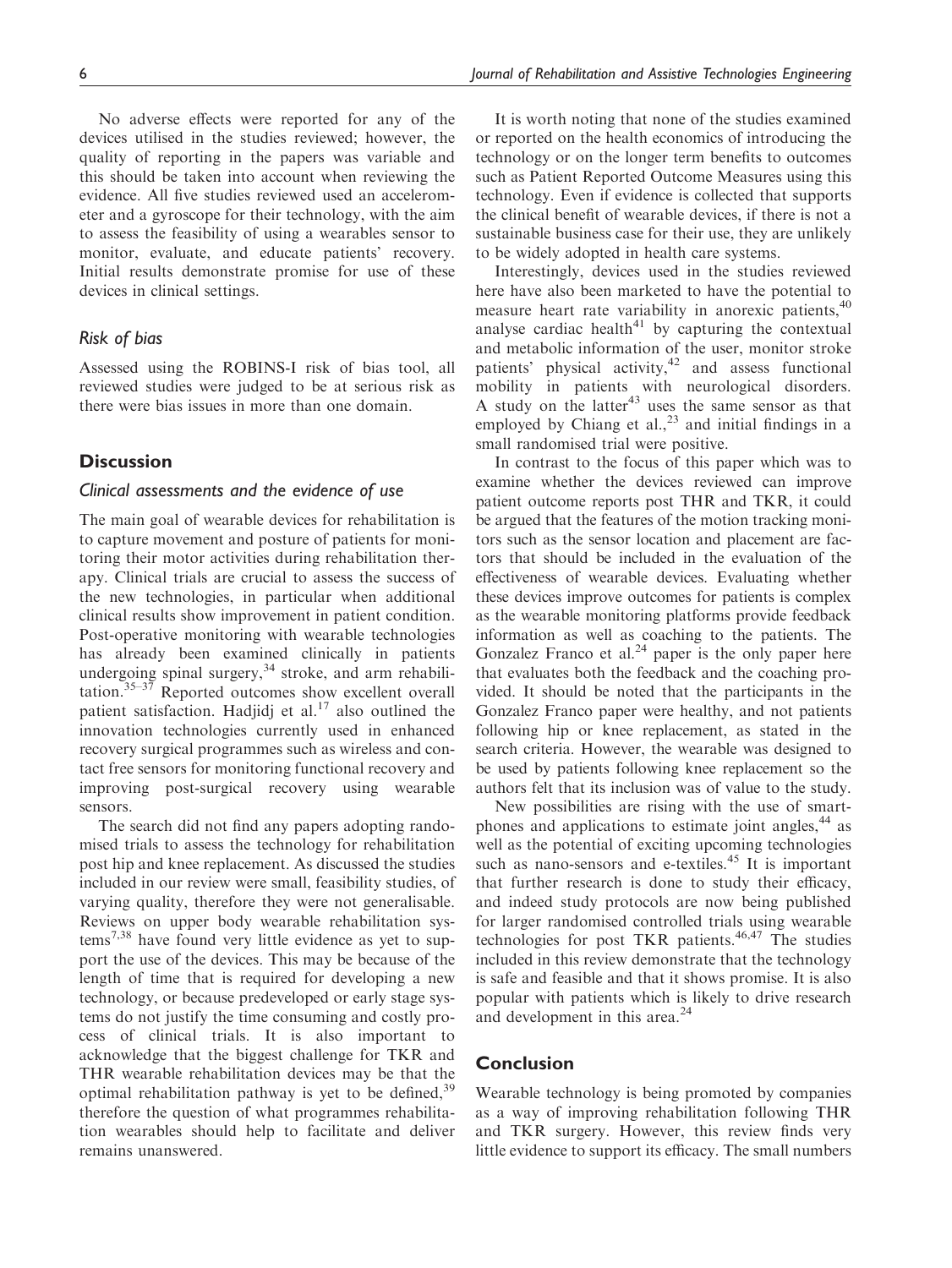of studies do, however, show it is feasible, and like most new technology, including patient/technology interfaces, it will improve over time. Future work should establish which wearable technology is most valuable to patients, which ones improve clinical outcomes, and what are the best economical models for their deployment.

#### Declaration of conflicting interests

The author(s) declared no potential conflicts of interest with respect to the research, authorship, and/or publication of this article.

#### Funding

The author(s) received no financial support for the research, authorship, and/or publication of this article.

#### **Guarantor**

TW

#### Contributorship

SB, TI and TW conceived the study. SB and TI developed the proposed literature search strategy. SB, TI and TW conducted a literature review, conducted the data analysis and wrote the manuscript. All authors reviewed and edited the manuscript and approved the final version of the manuscript.

#### Acknowledgements

None

#### **References**

- 1. Chua MJ, Hart AJ, Mittal R, et al. Early mobilisation after total hip or knee arthroplasty: a multicentre prospective observational study. PLos One 2017; 12: e0179820.
- 2. Toogood PA, Abdel MP, Spear JA, et al. The monitoring of activity at home after total hip arthroplasty. Bone Joint J 2016; 98-B: 1450–1454.
- 3. Yassin WA, Al-Mirah AR, Almoaish AA, et al. Cemented versus cementless primary hip replacement: assessment of leg length inequality. J Young Pharm 2017; 9: 327–331.
- 4. Jones DL, Westby MD, Greidanus N, et al. Update on hip and knee arthroplasty: current state of evidence. Arthritis Rheumatol 2005; 53: 772.
- 5. Brander V, Stulberg S and David M. Rehabilitation after hip- and knee-joint replacement: an experience- and evidence-based approach to care. Am J Phys Med Rehabil 2006; 85: 98–118.
- 6. Husted H, Lunn TH, Troelsen A, et al. Why still in hospital after fast-track hip and knee arthroplasty? Acta Orthop 2011; 82: 679–684.
- 7. Michard F, Gan TJ and Kehlet H. Digital innovations and emerging technologies for enhanced recovery programmes. Br J Anaesth 2017; 119: 31–39.
- 8. Gromov K, Kjarsgaard P, Revald P, et al. Feasibility of outpatient total hip and knee arthroplasty in unselected patients. Acta Orthop 2017; 88: 516–521.
- 9. Smith T, Withers T, Luben R, et al. Changes in physical activity following total hip or knee arthroplasty: a matched case-control study from the EPIC-Norfolk cohort. Clin Rehabil 2017; 31: 1548–1557.
- 10. Luna I, Peterson B, Kehlet H, et al. Individualized assessment of post-arthroplasty recovery by actigraphy: a methodology study. J Clin Monit Comput 2017; 31: 1283–1287.
- 11. Bassett SF and Prapavessis H. Home-based physical therapy intervention with adherence-enhancing strategies versus clinic-based management for patients with ankle sprains. Phys Ther 2007; 87: 1132–1143.
- 12. Dean SG, Smith JA, Payne S, et al. Managing time: an interpretative phenomenological analysis of patients' and physiotherapists' perceptions of adherence to therapeutic exercise for low back pain. Disabil Rehabil 2005; 27: 625–636.
- 13. Sluijs EM, Kok GJ and van der Zee J. Correlates of exercise compliance in physical therapy. Phys Ther 1993; 73: 771–782.
- 14. Miller JS, Litva A and Gabbay M. Motivating patients with shoulder and back pain to self-care: can a videotape of exercise support physiotherapy? Physiotherapy 2009; 95: 29–35.
- 15. Escolar-Reina P, Medina-Mirapeix F, Gascón-Cánovas JJ, et al. How do care-provider and home exercise program characteristics affect patient adherence in chronic neck and back pain: a qualitative study. BMC Health Serv Res 2010; 10: 60.
- 16. Artz N, Dixon S, Wylde V, et al. Physiotherapy provision following discharge after total hip and total knee replacement: a survey of current practice at high-volume NHS hospitals in England and Wales. J Musculoskeletal Care 2013; 11: 31–38.
- 17. Hadjidj A, Souil M, Bouabdallah A, et al. Review: wireless sensor networks for rehabilitation applications: challenges and opportunities. J Netw Comput Appl 2013; 36:  $1 - 15$ .
- 18. Meng W, Liu Q, Zhou Z, et al. Recent development of mechanisms and control strategies for robot-assisted lower limb rehabilitation. Mechatronics 2015; 31: 132–145.
- 19. Wang Q, Markopoulos P, Yu B, et al. Interactive wearable systems for upper body rehabilitation: a systematic review. J Neurorng Rehabil 2017; 14: 20–21.
- 20. Patel S, Park H, Bonato P, et al. A review of wearable sensors and systems with application in rehabilitation. J Neuroeng Rehabil 2012; 9: 21.
- 21. Logier R, Dassonneville A, Chaud P, et al. A multi sensing method for robust measurement of physiological parameters in wearable devices. IEEE 2014; 994: 994–997.
- 22. Sterne J, Hernan M, Reeves B, et al. ROBINS-I: a tool for assessing risk of bias in non-randomised studies of interventions. BMJ 2016; 355: i4919.
- 23. Chiang C-Y, Chen K-H, Liu K-C, et al. Data collection and analysis using wearable sensors for monitoring knee range of motion after total knee arthroplasty. Sensors 2017; 17: 418–419.
- 24. Gonzalez-Franco M, Gilroy S and Moore JO. Empowering patients to perform physical therapy at